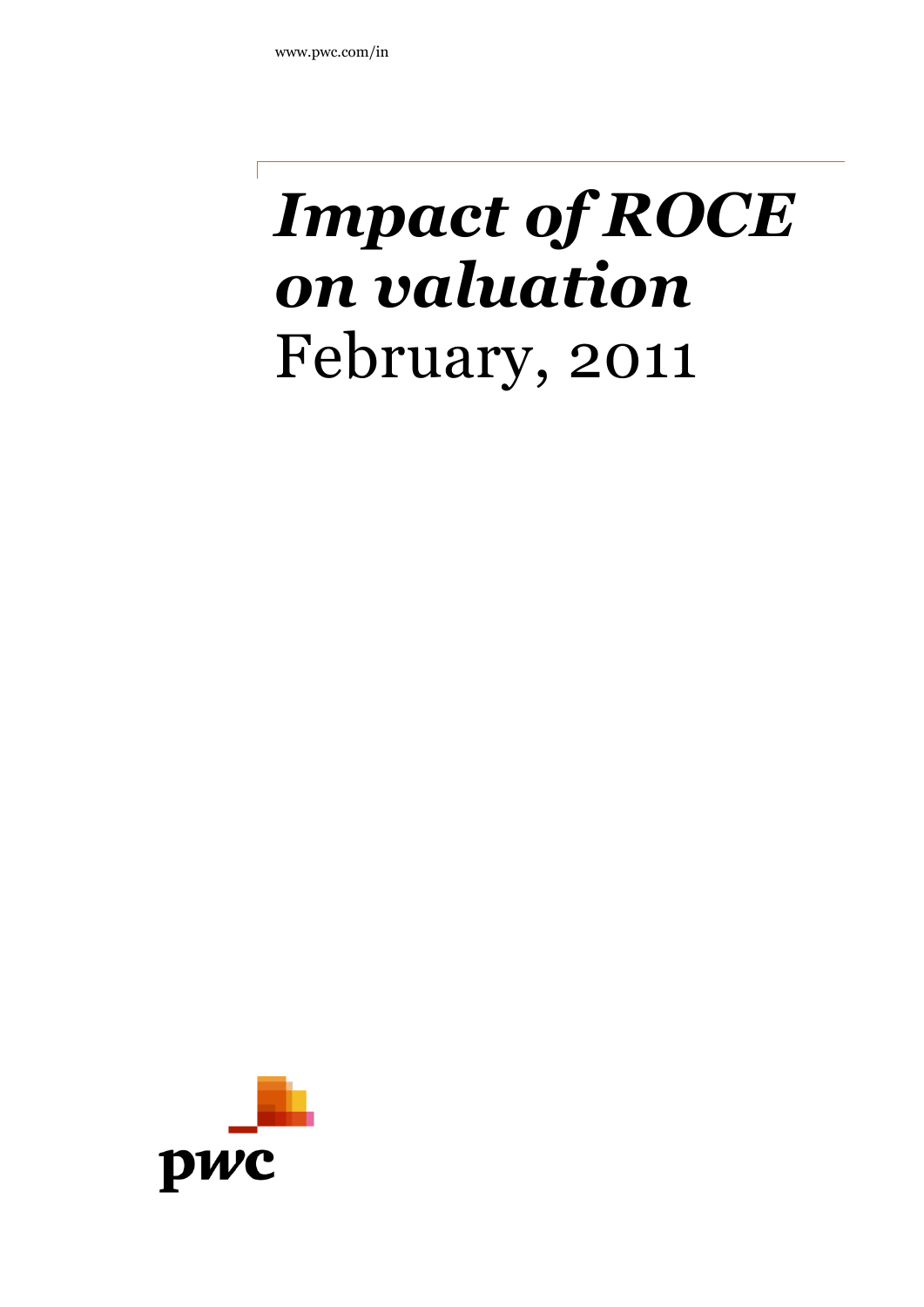## **Impact of ROCE on valuation**

#### Abstract

Our study of listed companies that constitute the BSE 100 Index indicates that, on an average, *companies that deliver better Return on Capital Employed (ROCE) experience higher valuation measured* in *terms of Price/Book (P/B) multiple* at which their shares trade.

What this means is that, the market rewards firms that can compound capital at higher rates of return by valuing their existing equity base at a higher premium compared to peers that compound capital at relatively lower rates of return. The implication of this is lower cost of capital and less dilution of equity for future fund raising initiatives of firms that are superior managers of capital.

The corollary - while the market expects firms to grow, growth for growth's sake without a handle on ROCE may in fact be value eroding in terms of market multiple commanded by the firm.

We believe that a keen eye on ROCE is a must during the ideation and implementation of business plans, and this is where enterprise performance management is crucial. A robust ROCE based performance management framework will translate organisational strategy into appropriate functional level goals, which can be tracked and monitored at the right levels and frequency, to improve ROCE and thereby improve valuation.

#### Analysis

A sample set of 79 leading listed companies in India were analysed to study impact of ROCE on valuation. In order to keep the basis for comparison similar, P/B multiple was chosen as the representative for valuation. The firms were sorted in the ascending order of their ROCE and then grouped into four buckets (quartiles). The means and medians for ROCE and P/B were computed for each quartile and plotted to observe possible trends.

Among the quartiles, it was observed that P/B multiple followed the same trend as ROCE.

### Findings



© 2011 PricewaterhouseCoopers. All rights reserved. "PricewaterhouseCoopers", a registered trademark, refers to PricewaterhouseCoopers Private Limited (a limited company in India) or, as the context requires, other member firms of PricewaterhouseCoopers International Limited, each of which is a separate and independent legal entity.